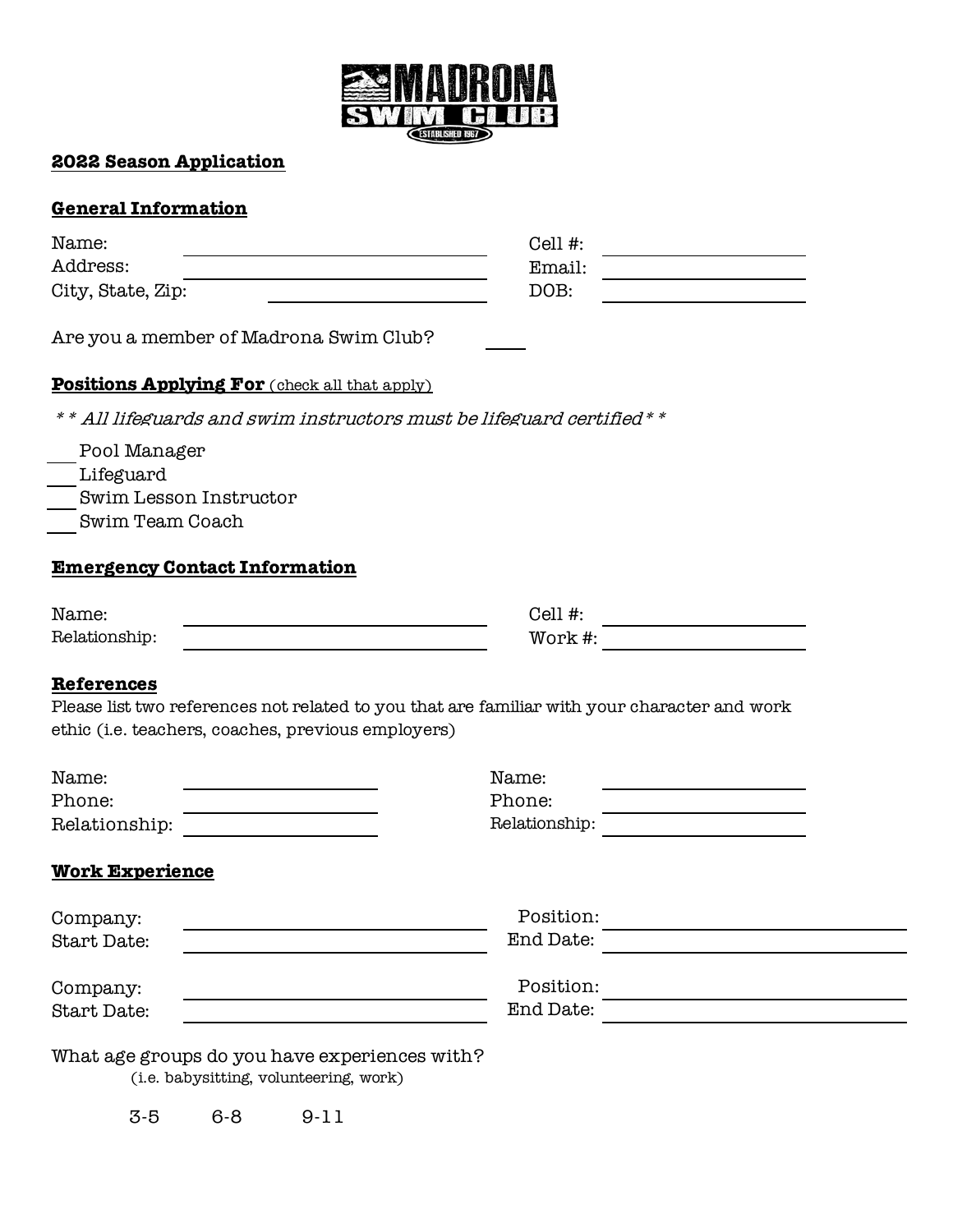| <b>Lifeguard Availability</b>                                                                                                                                                                                                  | <b>Swim Lesson Availability</b>                                                                                                                                  |
|--------------------------------------------------------------------------------------------------------------------------------------------------------------------------------------------------------------------------------|------------------------------------------------------------------------------------------------------------------------------------------------------------------|
| <b>Beginning of Summer</b> (choose one)<br>I am available BEFORE summer break                                                                                                                                                  | Only select sessions you can commit fully to<br>Time off will NOT be granted during lesson sessions                                                              |
| 5/27-6/16 afternoons and evenings<br>I am only available AFTER school is out<br>End of Summer(choose one)<br>I am only available UNTIL school starts<br>I am available AFTER school starts<br>9/6-9/16 afternoons and evenings | Session 1<br>20 Jun - 30 Jun<br>Session 2<br>05 July - 14 July<br>18 July - 28 July<br>Session 3<br>01 Aug - 11 Aug<br>Session 4<br>15 Aug - 25 Aug<br>Session 5 |

#### **Time off request**

Please list any known vacation dates you would like to be considered. These dates are not guaranteed until staffing is finalized. If hired, you will still need to fill out a time request form to be approved.

## **Parent/Guardian signature for time off requests** (minors only)

I have reviewed my child's requested time off dates and their commitment to work the above lesson schedules. **I understand that time off will not be granted for lesson sessions for which they are hired** .

|                         | <b>Certifications</b>                       |
|-------------------------|---------------------------------------------|
|                         | Please include copies of each certification |
| Lifeguard               | <b>CPR</b>                                  |
| Certifying agency:      | Certifying agency:                          |
| Completion Date:        | Completion Date:                            |
| <b>Expiration Date:</b> | <b>Expiration Date:</b>                     |
|                         |                                             |
| <b>First Aid</b>        | <b>Other</b>                                |
| Certifying agency:      | Certifying agency:                          |
| Completion Date:        | Completion Date:                            |
| <b>Expiration Date:</b> | <b>Expiration Date:</b>                     |
|                         |                                             |
|                         |                                             |

\*\*If you have not completed any of the above certificates, please list any classes you are signed up for and the anticipated completion date:\*\*